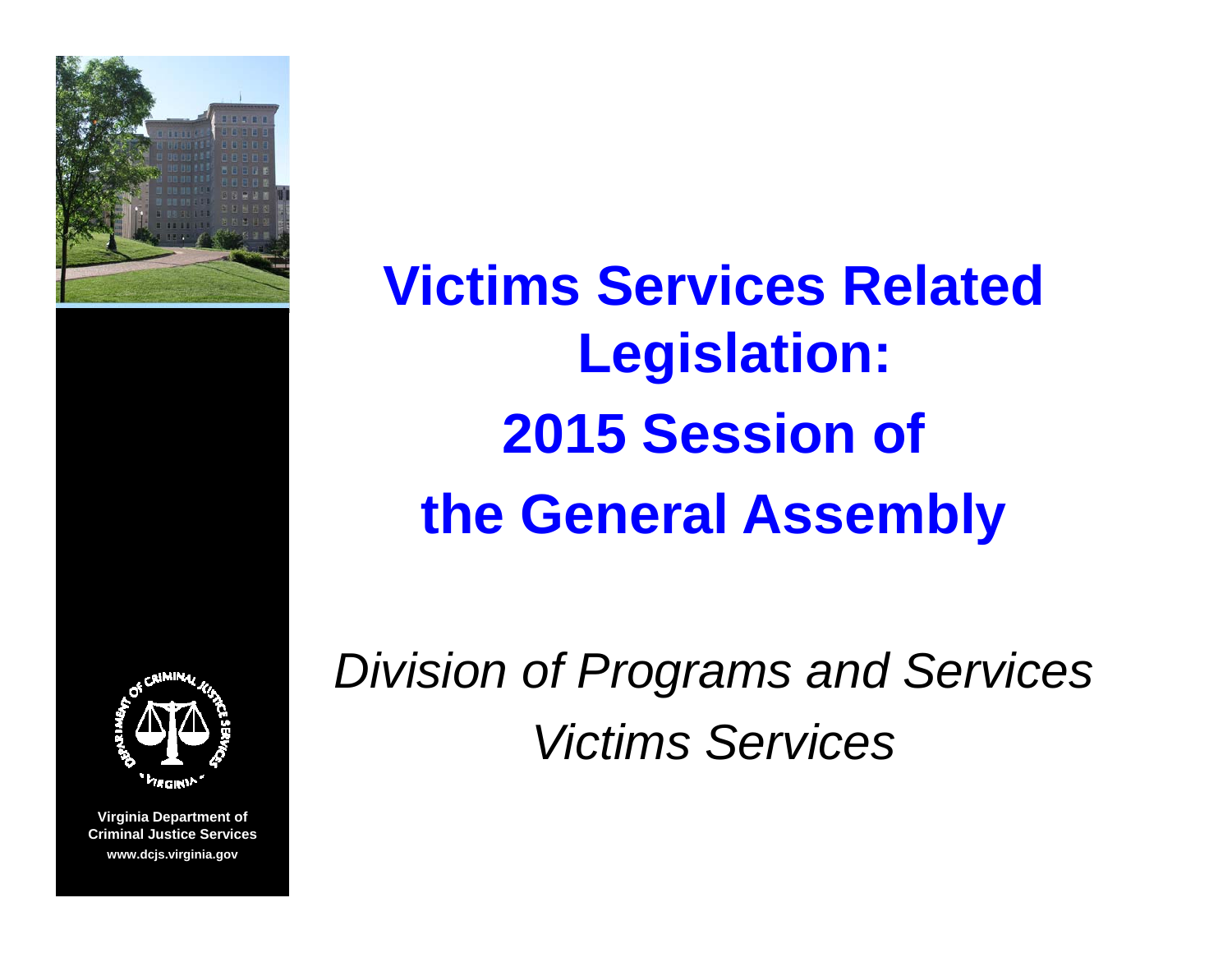



## **Selected Crime Victim Related Bills That Passed**\*

#### **HB** 1353 & SB 1074 Sex Offender **and Crimes Against Minors Registry; Supplement to Registry.**

- •• HB 1353 (*Chief Patron*: David I. Ramadan)/
- • SB 1074 (*Chief Patron*: Ryan T. McDougle; *Chief Co-Patron: Jennifer T. Wexton)*
- •*Amends/Adds* : *§ 9 1. -918* and *§9 1. -923*
- • Requires the Superintendent of State Police to establish a Supplement to the Sex Offender and Crimes Against Minors Registry.

\*Unless otherwise indicated, bills are effective 7/1/15.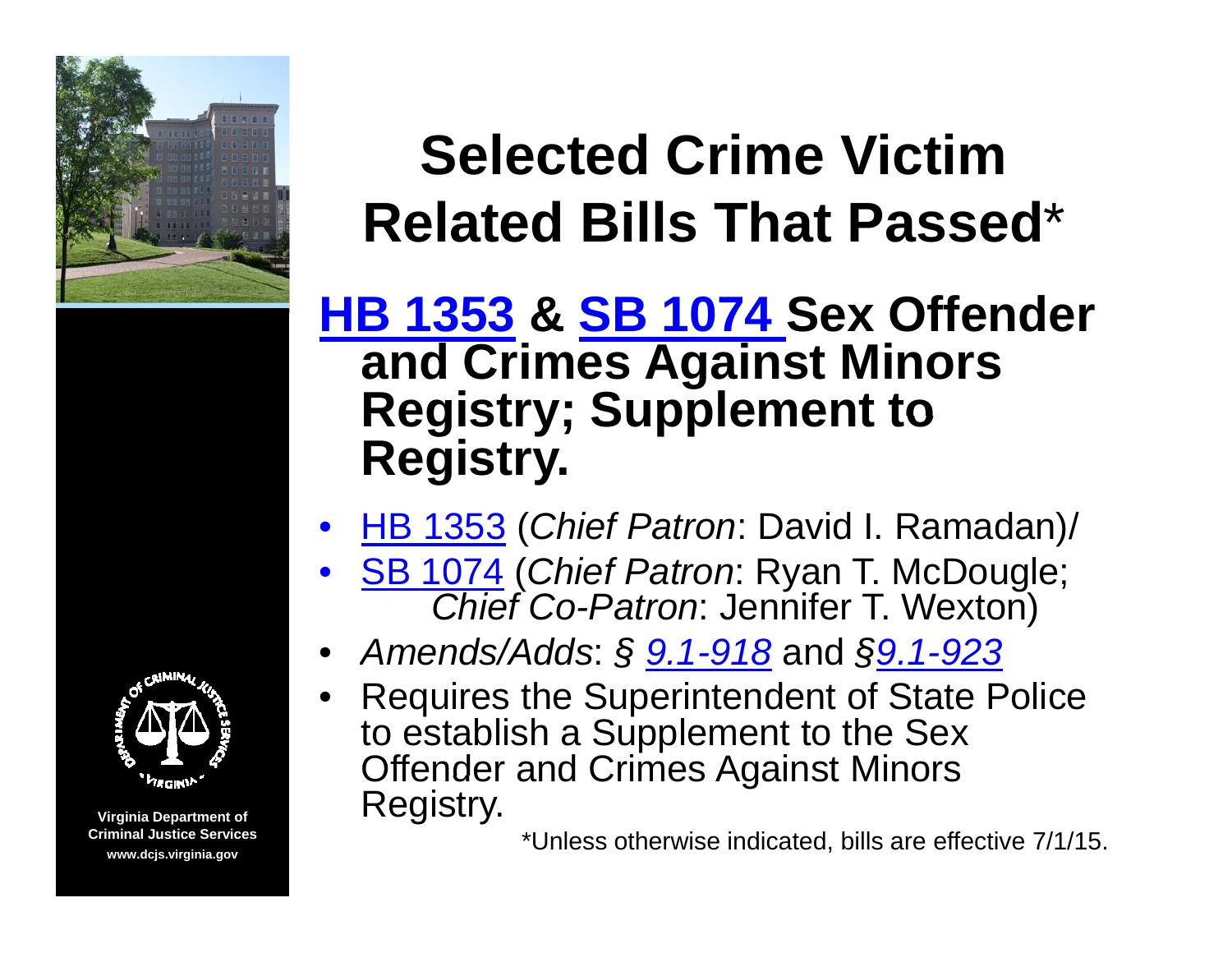



## **HB 1493 Enticing another into a dwelling house; person who commits certain violations, Class 6 felony felony.**

- *Chief Patron*: Jackson H. Miller; *Chief Co-Patron*: David E. Yancey
- *Adds*: *§18.2-50.3*
- Provides that a person who commits certain specified crimes, including capital murder, within a dwelling house and who, with the intent to commit such crime, enticed, solicited, requested, or otherwise caused the victim to enter the dwelling house is guilty of a separate and distinct Class 6 felony.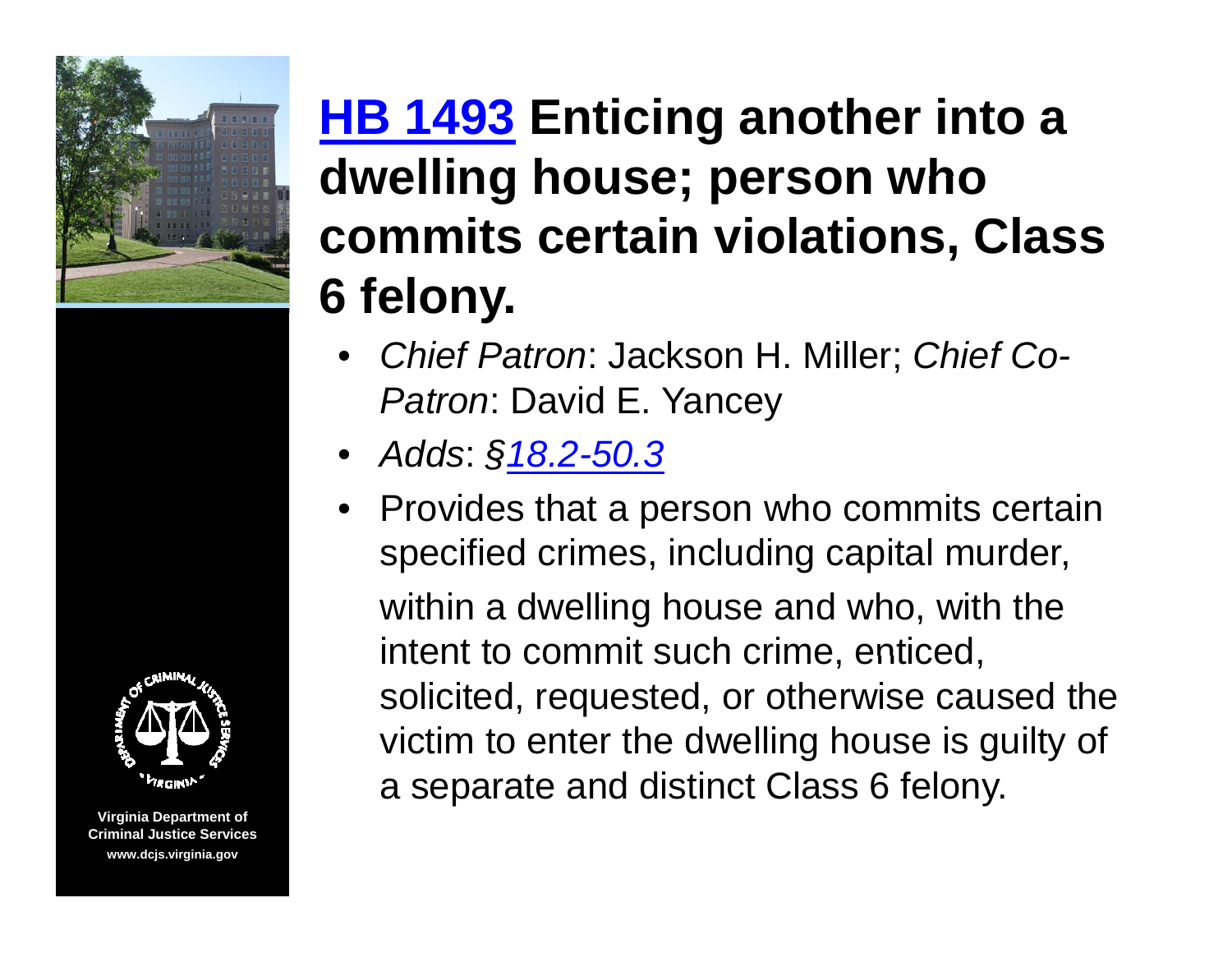



## **HB 1506 Deferred and installment payments; condition of all agreements for fines, costs etc posting costs, etc., posting.**

- *Chief Patron*: Patrick A. Hope
- *Amends*: *§ 19.2-354*
- Requires that the guidelines for conditions of all deferred or installment payment agreements for the payment of court-ordered fines or other penalties (e.g., restitution) be reduced to writing as well as posted in the clerk's office and on the court's website, if a website is available.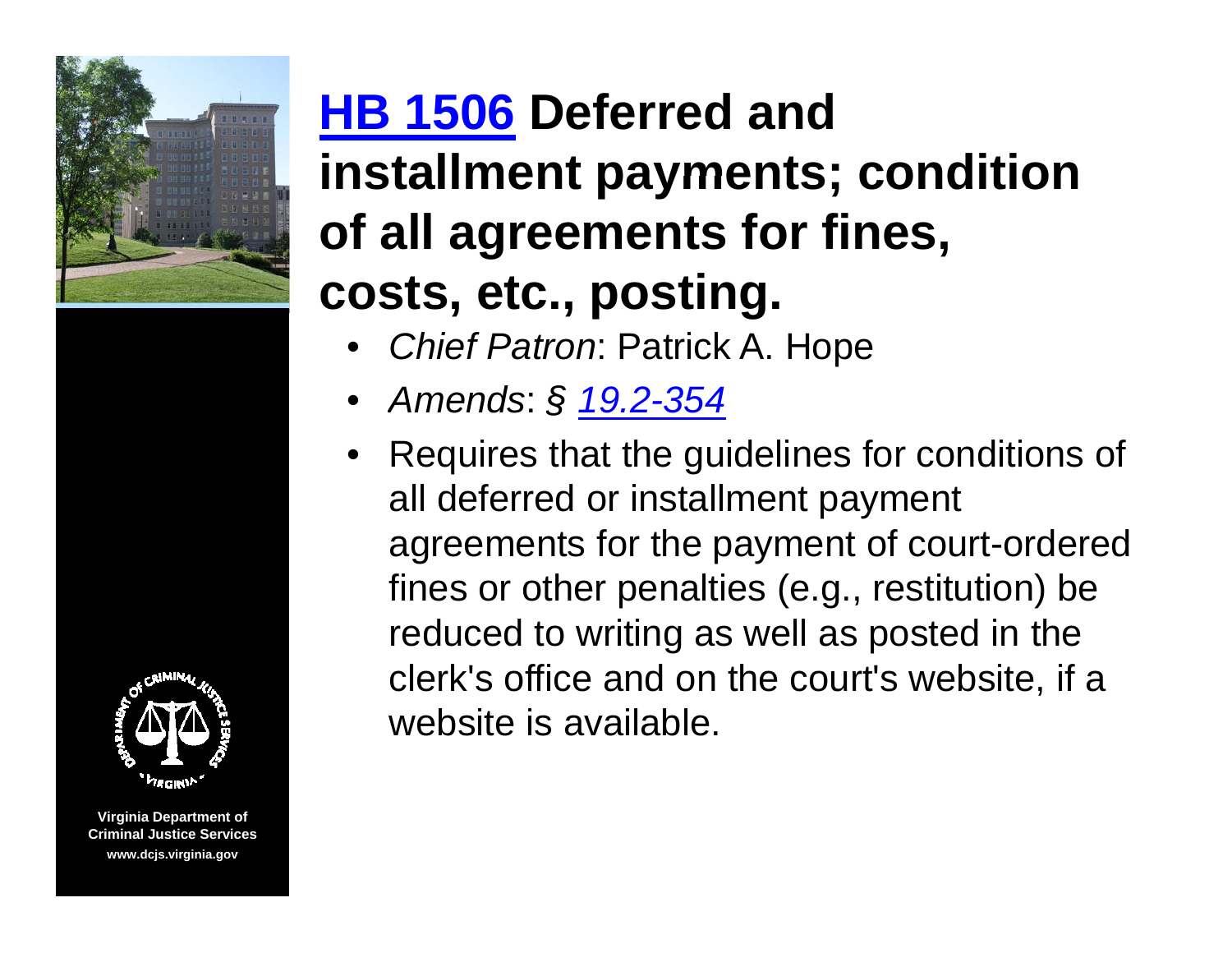



- •*Chief Patron*: Thomas Davis Rust
- Amends: *§§ 2.2-3705.5, 2.2-3711, 2.2-4002, 32.1-283.5, and 63.2-1606 ; Adds: §32.1- 283 6.*
- Allows for the creation of local or regional adult fatality review teams upon the initiative of any local or regional law-enforcement agency, department of social services, emergency medical services agency, CA or CSB.

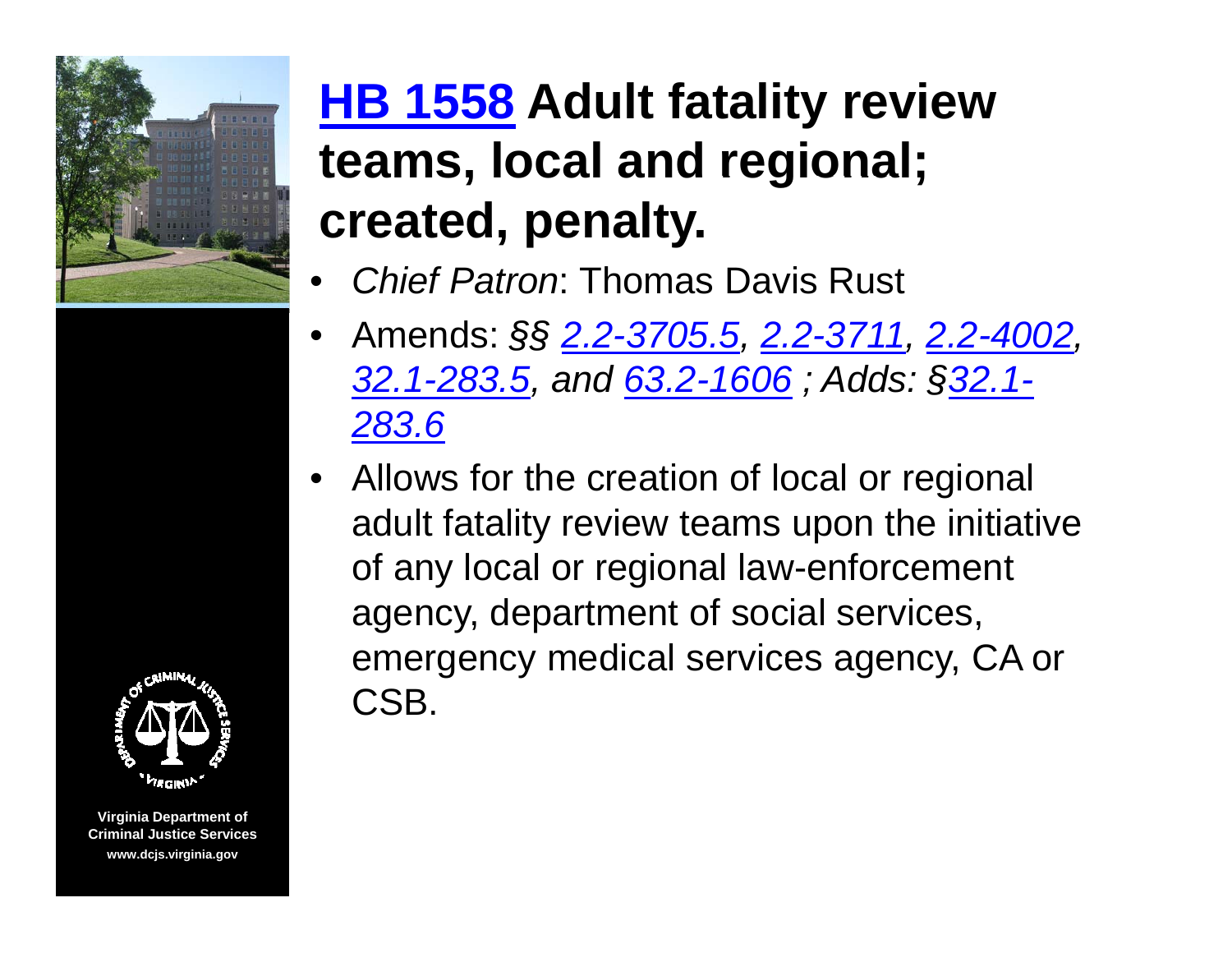

# **etc.**  •••



**Virginia Department of Criminal Justice Serviceswww.dcjs.virginia.gov**

# **HB 1698 Students; q y uestionnaires and surveys requesting sexual information,**

- *Chief Patron*: Tony O. Wilt
- *Amends*: *§ 22.1-79.3*
- Requires each school board, in any case in a questionnaire or survey requesting that students provide sexual information or any other information that the school board deems to be sensitive in nature – give the parent 30 days written notice.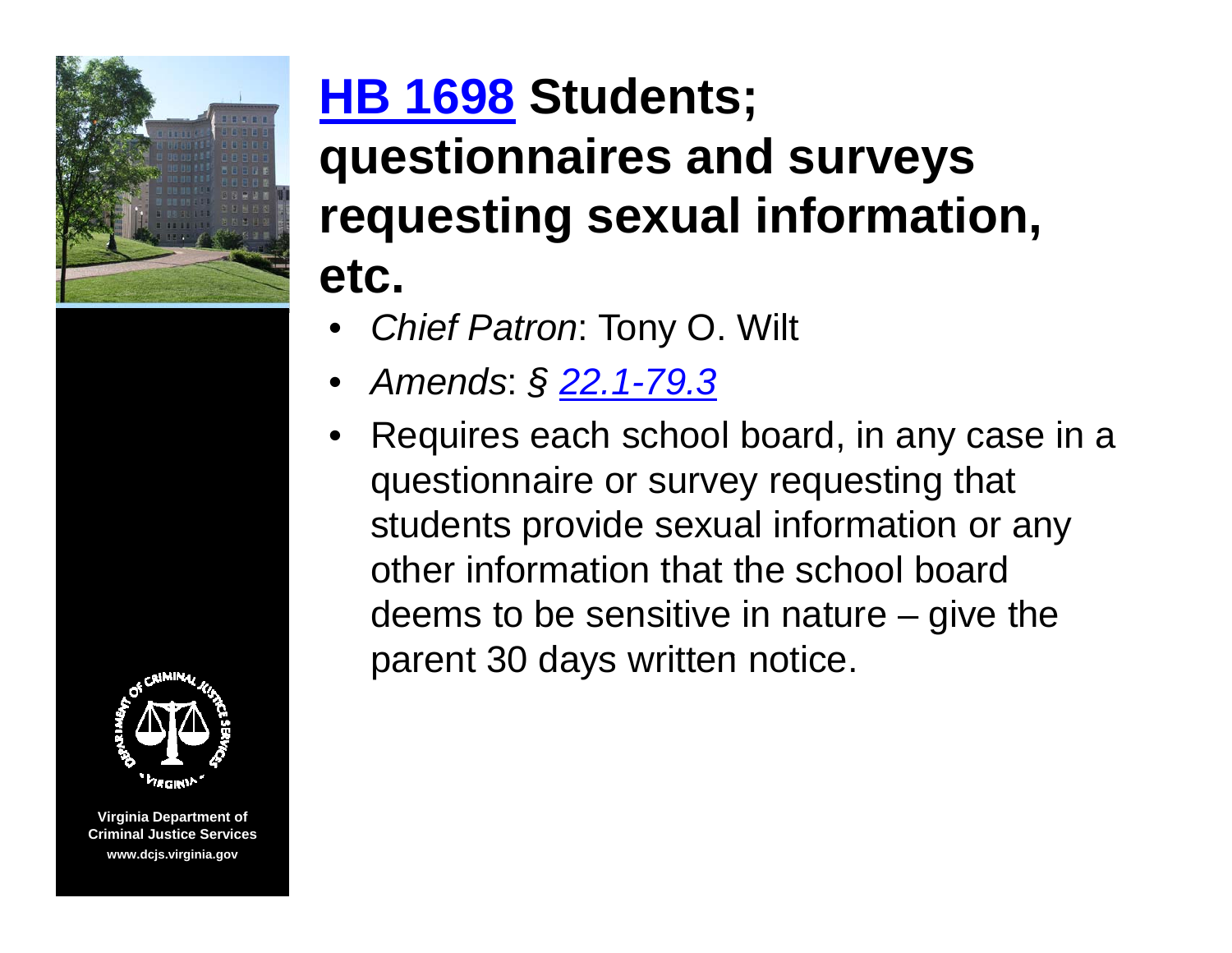



## **HB 1785 Campus police departments; sexual assault reporting.**

- •*Chief Patron: James P. Massie; Chief Co-Patron*: Eileen Filler-Corn
- *Amends*: *§ 23-234*
- Requires that mutual aid agreements between a campus police force and a law-enforcement agency contain certain provisions.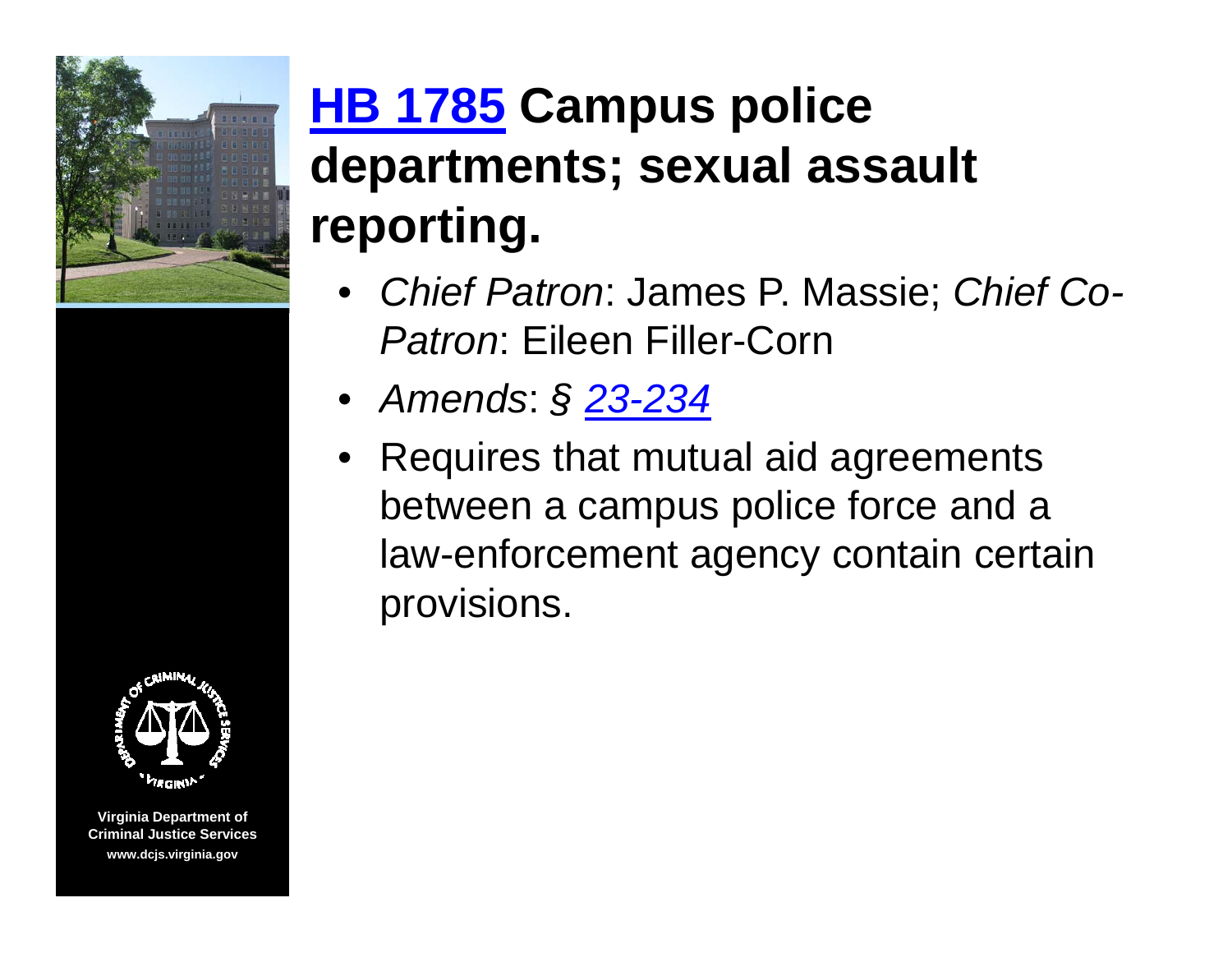



## **HB 1928 & SB 1187 DNA: Analysis** upon Conviction of **Certain Misdemeanors**

- •• HB 1928 (*Chief Patron*: Robert B. Bell)/
- •SB 1187 (*Chief Patron*: Mark D. Obenshain)
- •*Amends*: *§§ 19.2-310.2 and 19.2-310.7*
- • Includes additional misdemeanor violations to the list of offenses for which an adult convicted of such offense must have a sample of his blood, saliva, or tissue taken for DNA analysis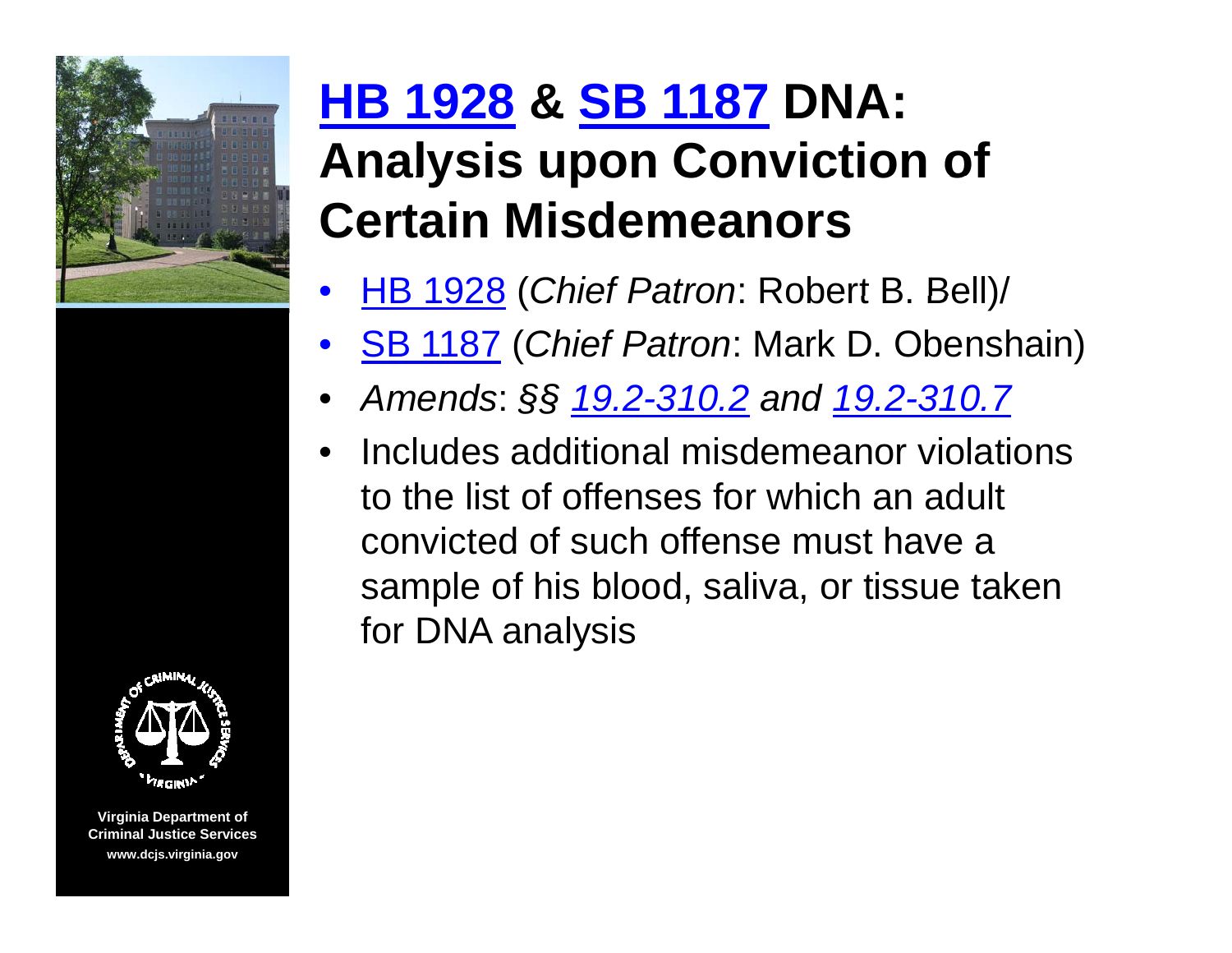

## **HB 1930 & SB 712 Higher Educational Institutions: Reporting Sexual Violence**

- •• HB 1930 (*Chief Patron*: Robert B. Bell; *Chief Co-Patrons*: David B. Albo, C. Todd Gilbert)/
- SB 712 (*Chief Patron*: Richard H. Black; *Chief Co-Patrons*: George L. Barker, R. Creigh Deeds, and Richard L. Saslaw)
- *Adds*: *§ § 23-9.2:15, 23-9.2:16, and 23- 9.2:17*
- •Requires any responsible employee of a public or private nonprofit institution of higher education who in the course of his employment obtains information that an act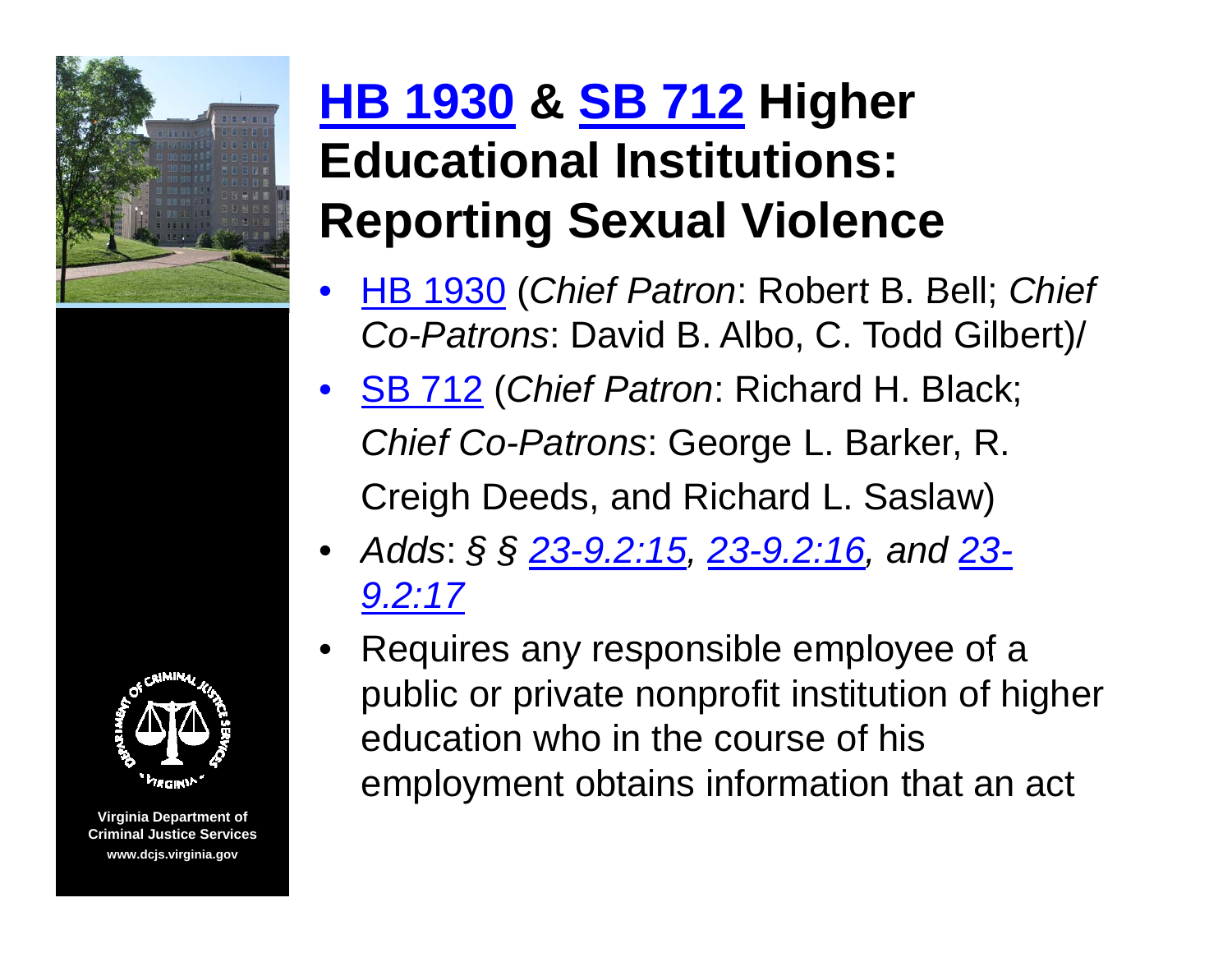



## **HB 1930 & SB 712 Higher Educational Institutions: Reporting Sexual Violence (continued)**

•of sexual violence has been committed against a student or on campus property or other property related to the institution to report such information to the Title IX coordinator for the institution as soon as practicable.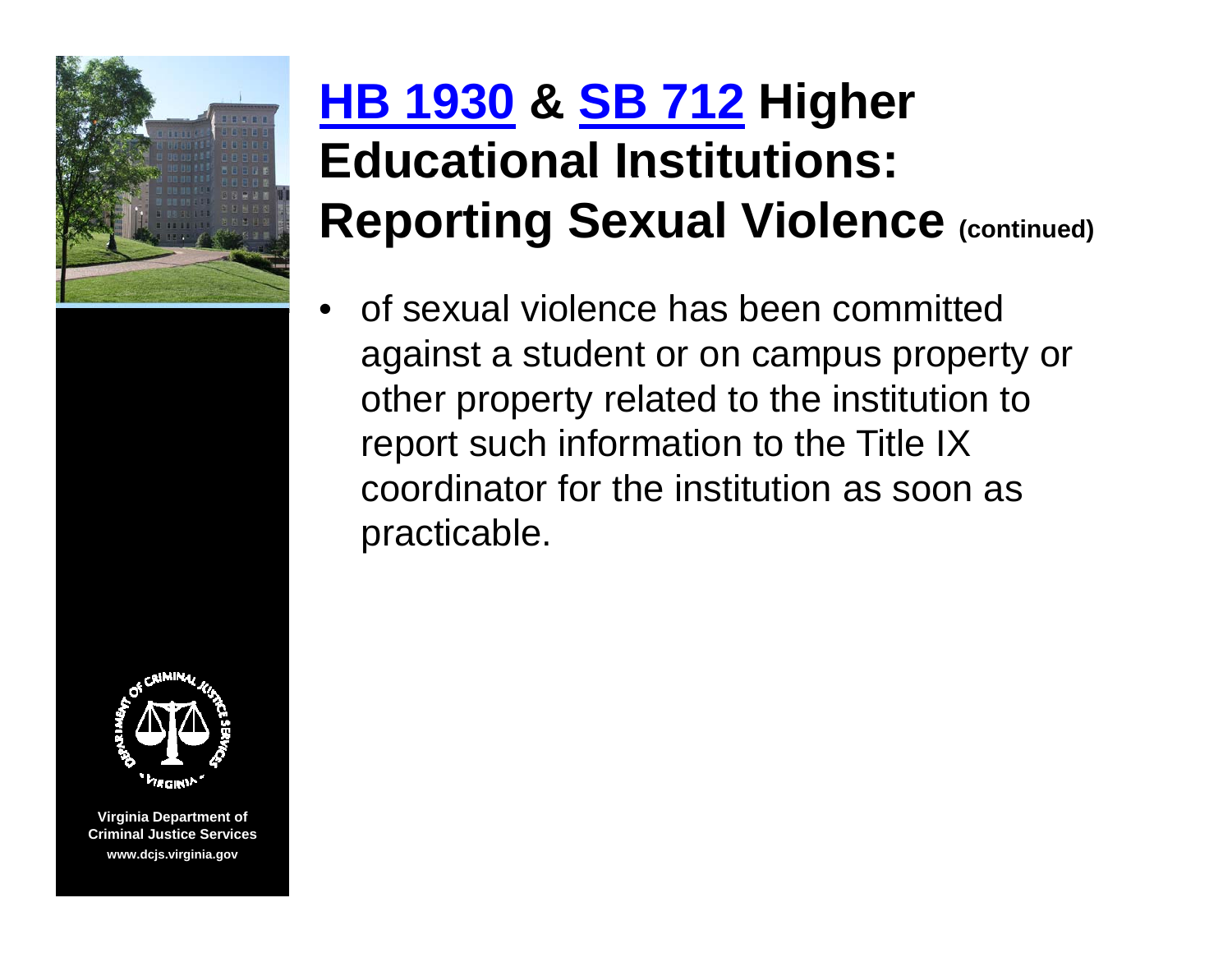



## **HB 1946 & SB 919 Administrative subpoenas; electronic communication services.**

- •• HB 1946 (*Chief Patron*: Jennifer L. McClellan)/
- SB 919 (*Chief Patron*: Jennifer T. Wexton)
- *A d men ds*: *§ 19 2. -10 2.*
- • Authorizes the Attorney General, as attorneys for the Commonwealth are currently authorized, to issue administrative subpoenas to obtain certain records and other information from electronic communication service and remote computing service providers if relevant to a law-enforcement investigation of certain pornography, abduction, and prostitution crimes.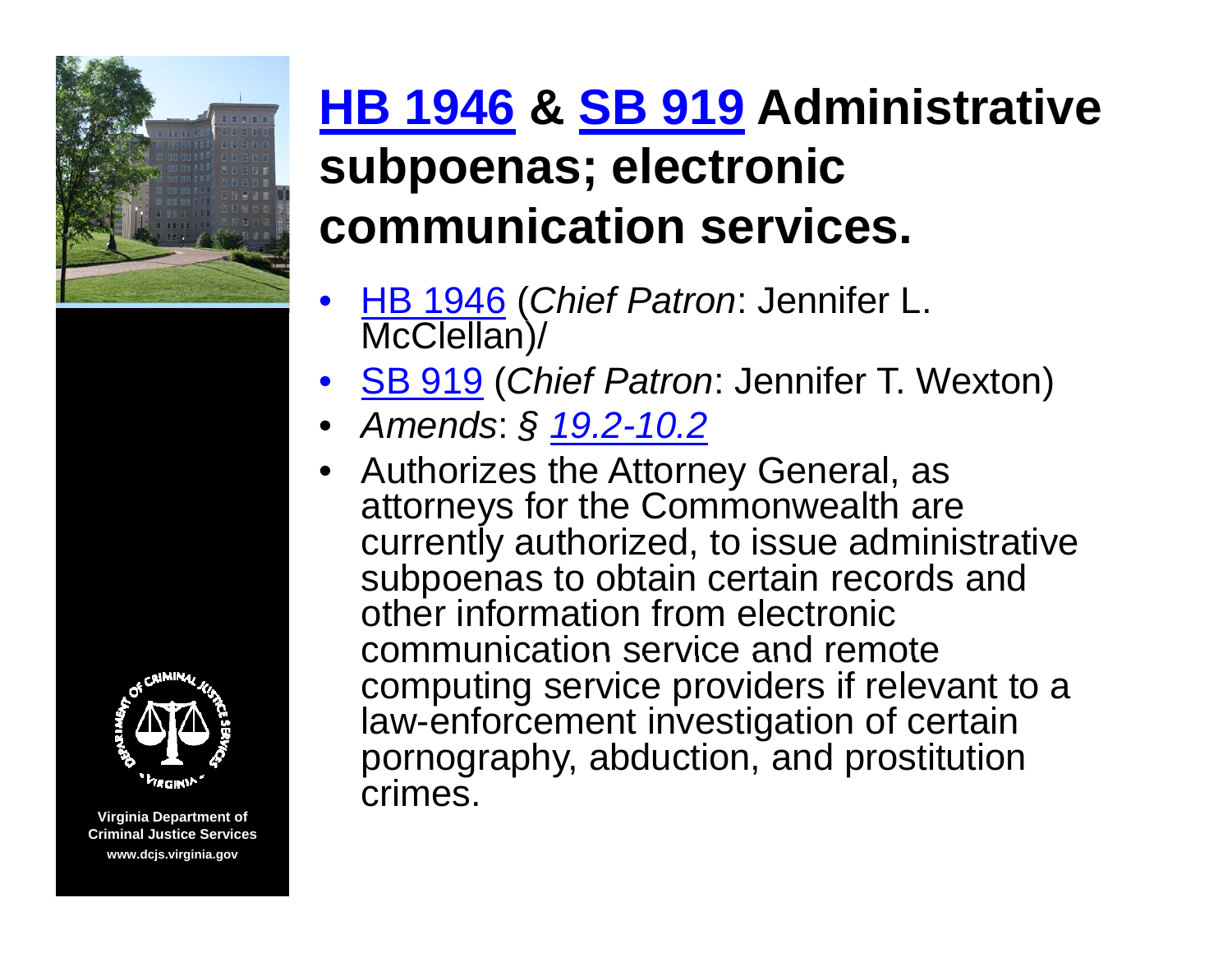



## **HB 1964 & SB 1188 Commercial Sex Trafficking: Penalties**

- • HB 1964 (*Chief Patron*: Timothy D. Hugo; *Chief Co-Patrons*: Robert L. Anderson, Robert B. Bell, and C. Todd Gilbert)/
- SB 1188 (Chief Patron: Mark D. Obenshain; Chief Co-Patron: John S. Edwards)
- • *Amends*: *§§ 9.1-902, 17.1-805, 18.2-46.1, 18.2-356, 18.2-357, 18.2-513, 19.2-215.1, and 19.2-386.35*
- •Creates new felonies for trafficking of persons for commercial sexual activity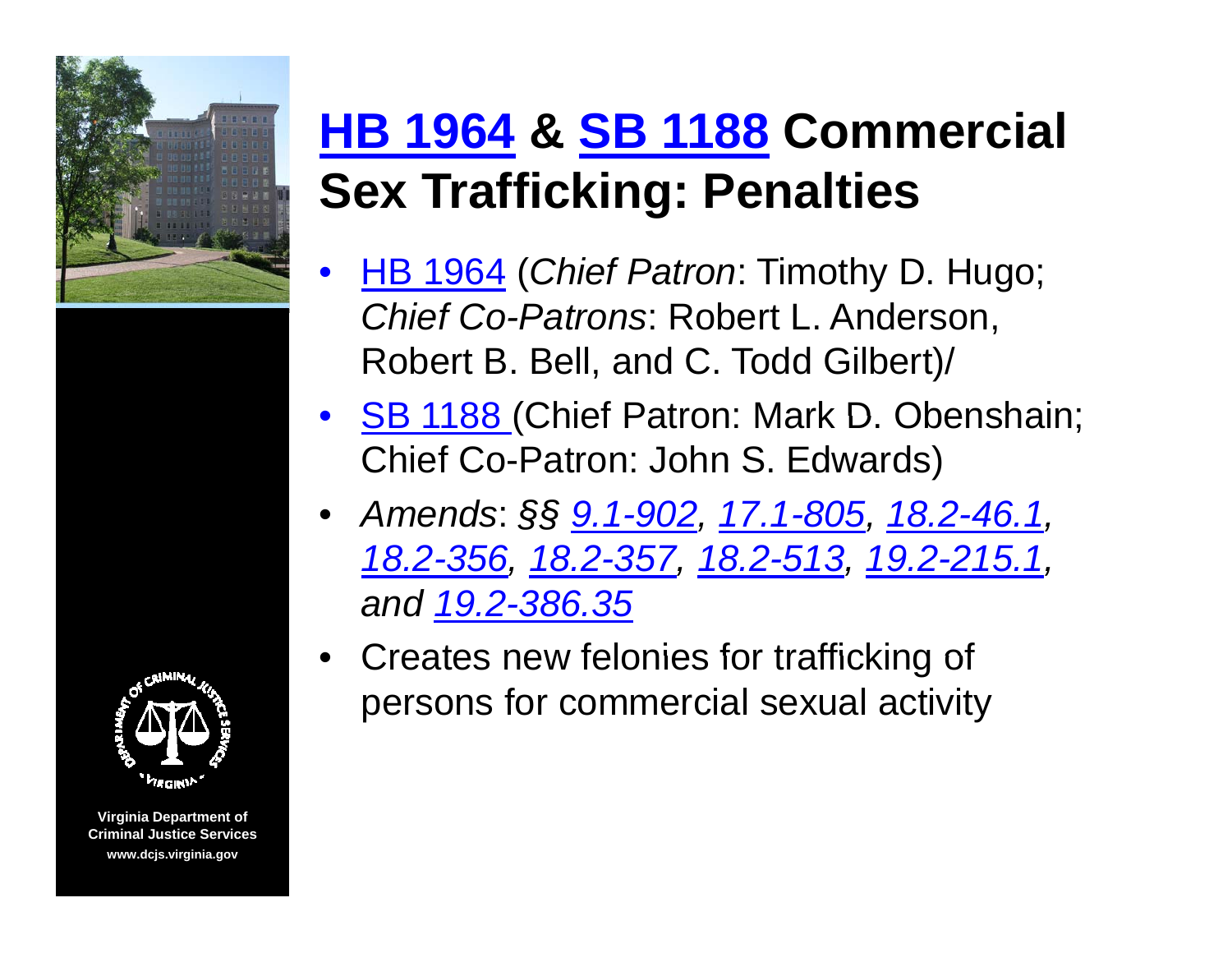



## **HB 1964 & SB 1188 Commercial Sex Trafficking: Penalties (continued)**

• Provides that any person who solicits, invites, recruits, encourages, or otherwise causes or attempts to cause a person to engage in prostitution with the intent to receive money or other valuable thing or to assist another in receiving money or other valuable thing from the earnings of the solicited person from an act of prostitution is guilty of a Class 5 felony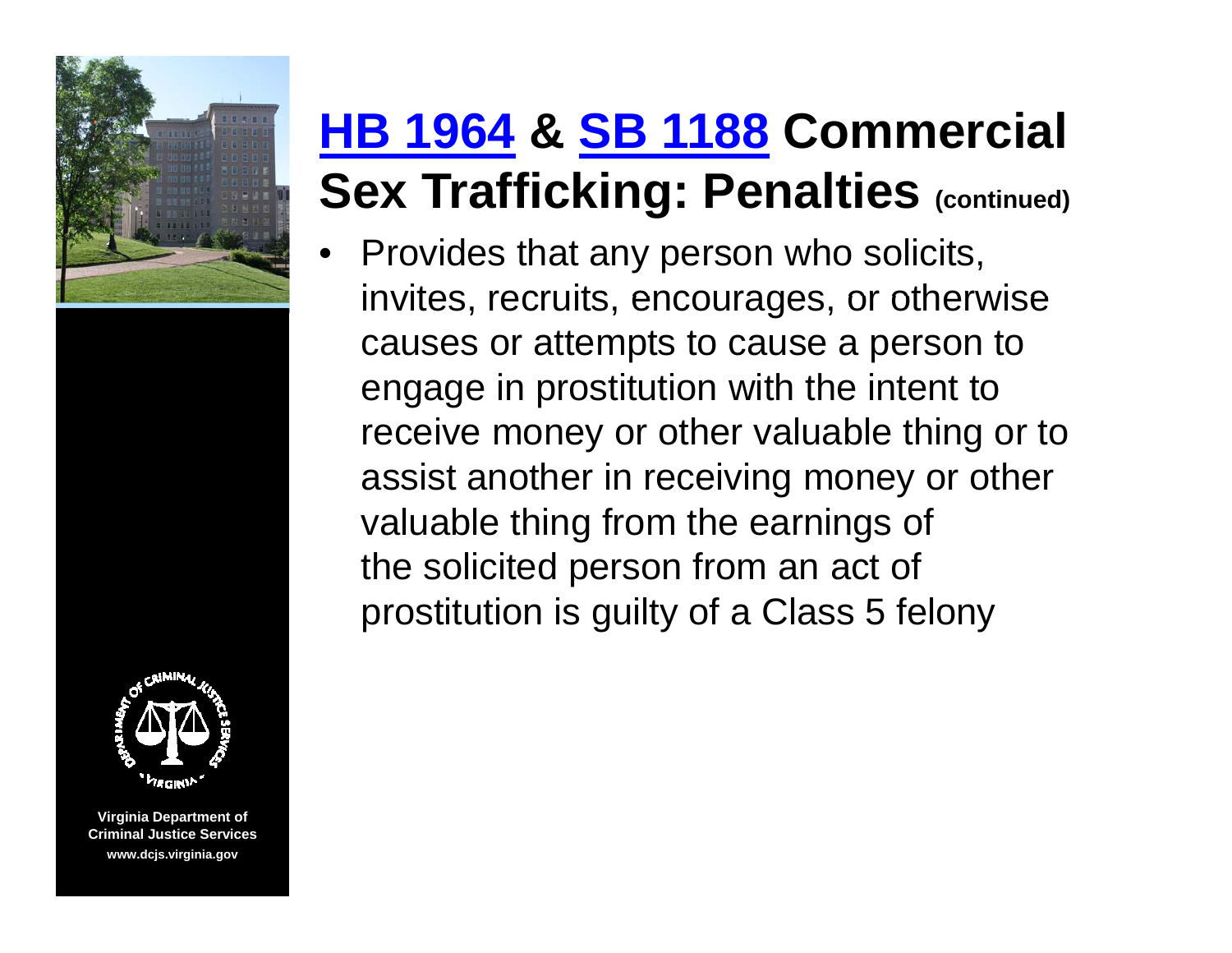



## **HB 2092 & SB 1094 Establishment of Sexual and Domestic Violence Committees**

- •• HB 2092 (*Chief Patron*: Christopher K. Peace; *Chief Co-Patron:* Jennifer L. McClellan)/
- SB 1094 (*Chief Patron*: Janet D. Howell)
- • *Amends: § § 9.1-102; Adds: 9.1-116.2, and 9 1. -116 3.*
- Establishes the Virginia Sexual and Domestic Violence Program Professional Standards Committee
- Establishes an Advisory Committee on Sexual and Domestic Violence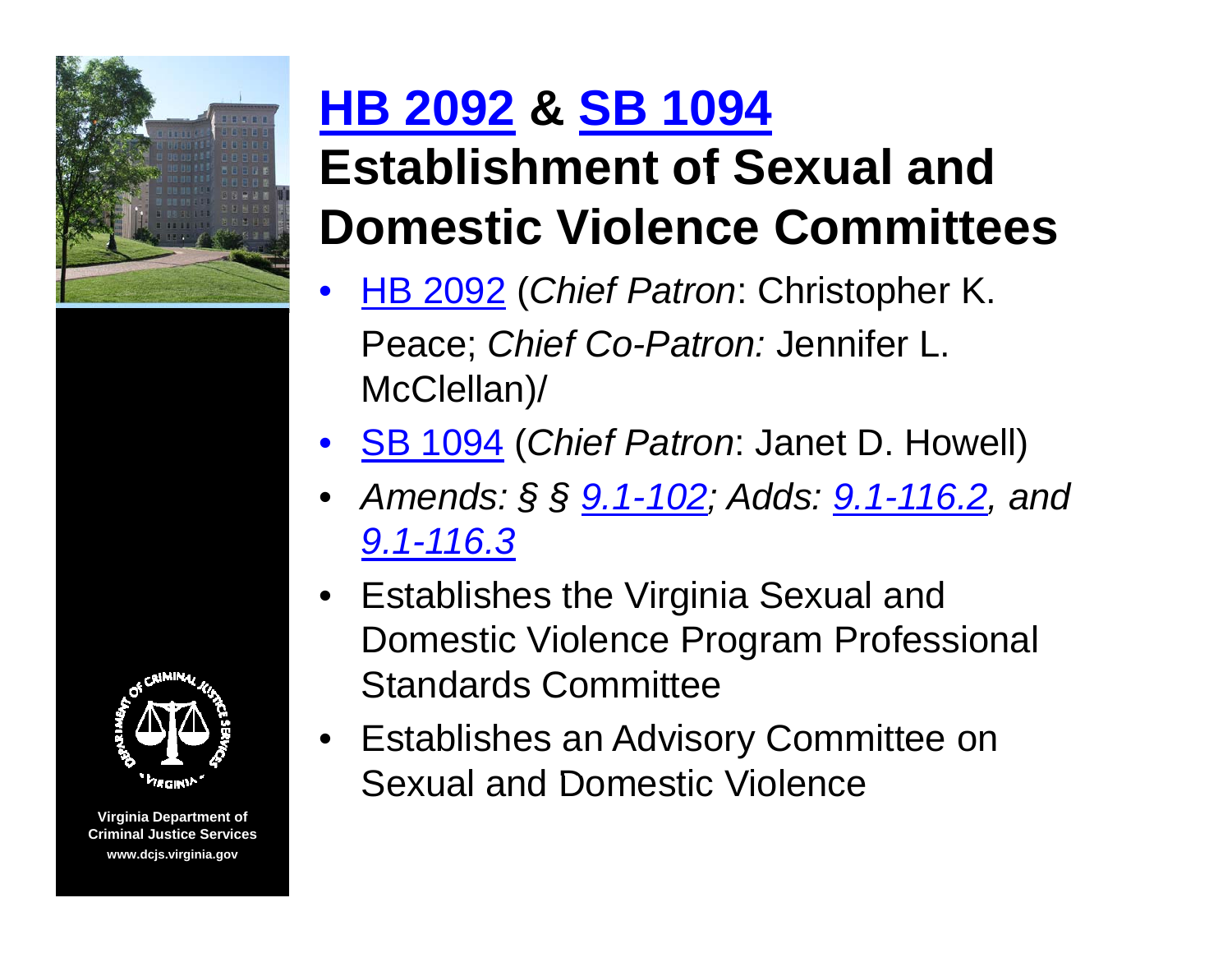

## **HB 2092 & SB 1094**

#### **Establishment of Sexual and Domestic Violence Committees (continued)**

 $\bullet$  $\bullet$  Both bills are recommendations of the Crime Commission.

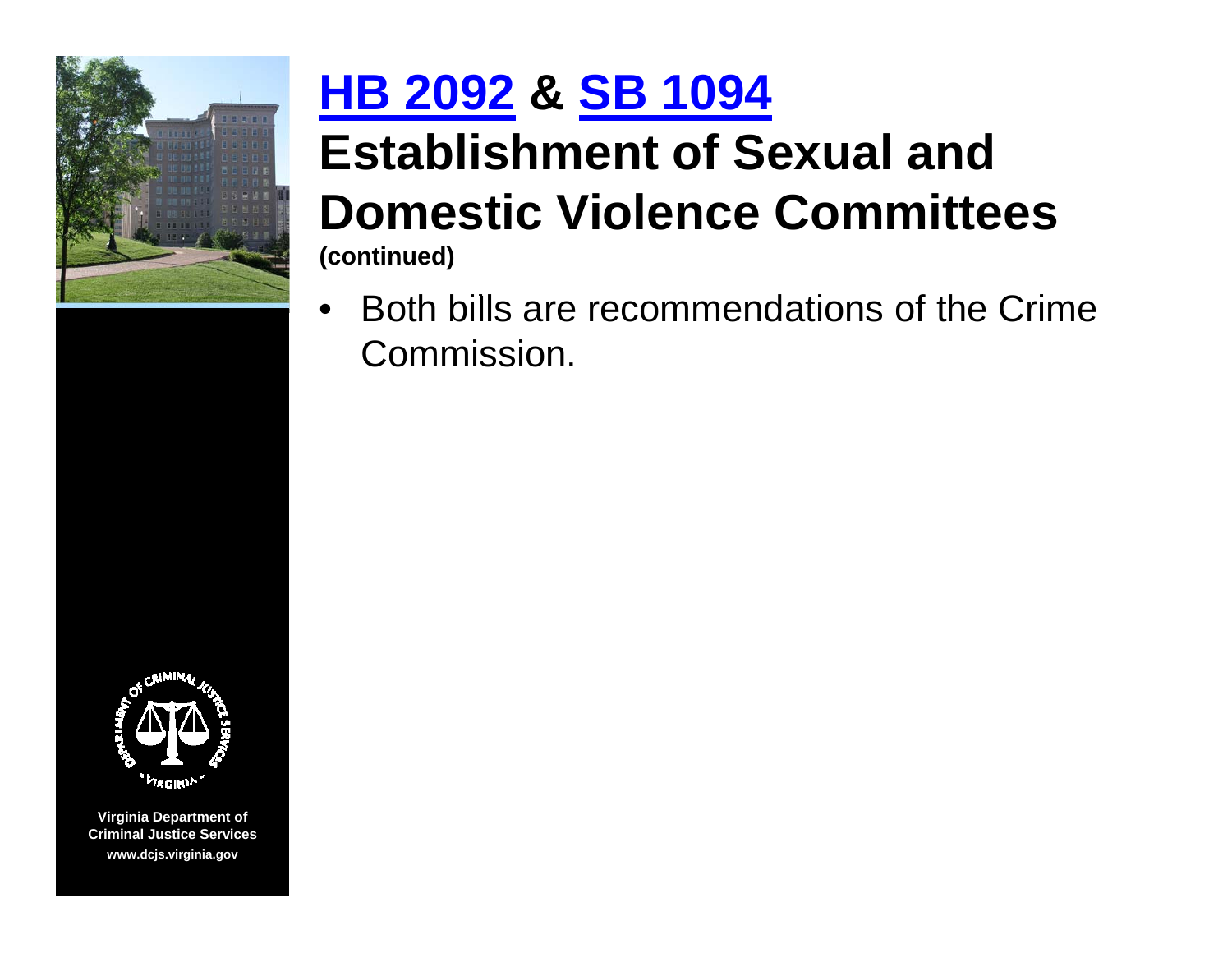

**HB 2120 Strangulation; alleged victim is a family or household member, admission to bail.** 

- •*Chief Patron*: Benjamin L. Cline
- •*Amends*: *§ 19.2-120*
- • Adds strangulation where the alleged victim is a family or household member to the list of crimes charged for which there is a rebuttable presumption against admission to bail.

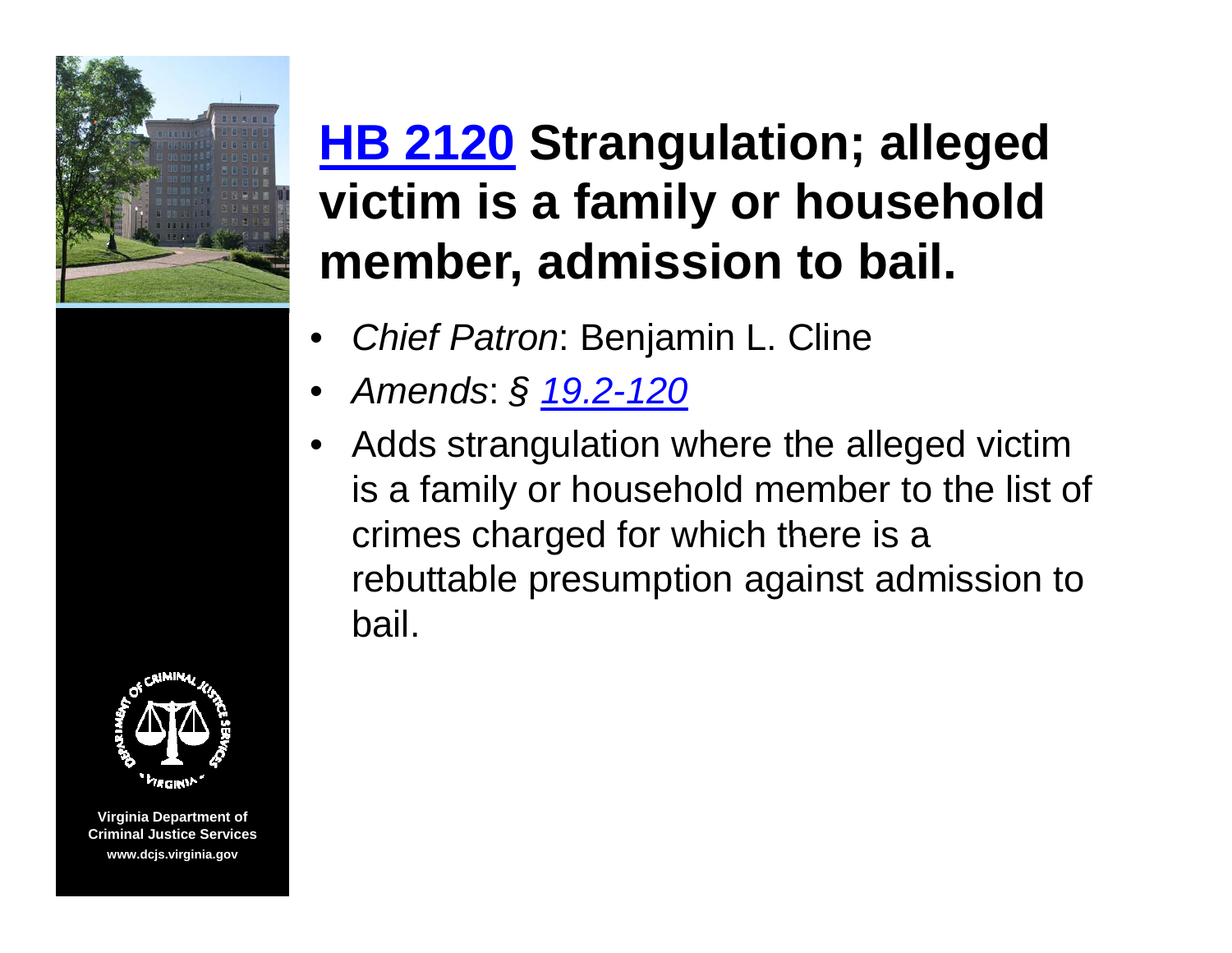

### **SB 1311 Prisoners; sheriff, etc., to notify victim as soon as as soon practicable of transfer**

- •*Amends*: *§§ 53.1-133.02 and 53.1-160*
- •Requires the sheriff, superintendent, or the DOC to give notice to any victim of the offense for which a prisoner was incarcerated as soon as practicable following the transfer of such prisoner
- Under current law, such notice must be given at least 15 days prior to the transfer

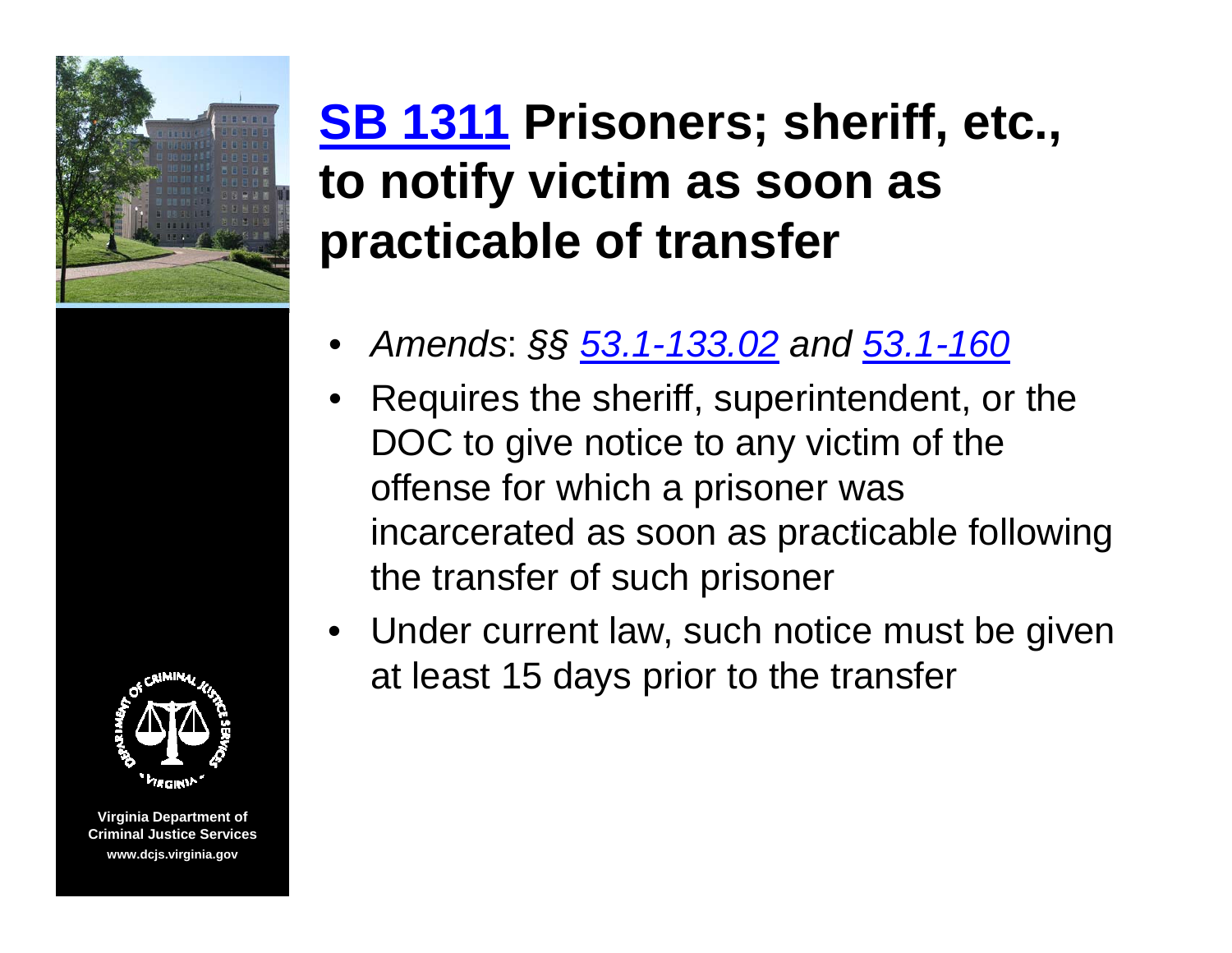

**VAGINI** 

**Virginia Department of Criminal Justice Serviceswww.dcjs.virginia.gov**

## **HJ 600 & SJ 245 Sexual Assault A M th wareness Month**

- •HJ 600 (*Chief Patron*: Kaye Kory)/
- $\bullet$ SJ 245 (*Chief Patron*: Barbara A. Favola)
- • Designates the month of April, in 2015 and in each succeeding year, as Sexual Assault Awareness Month in Virginia.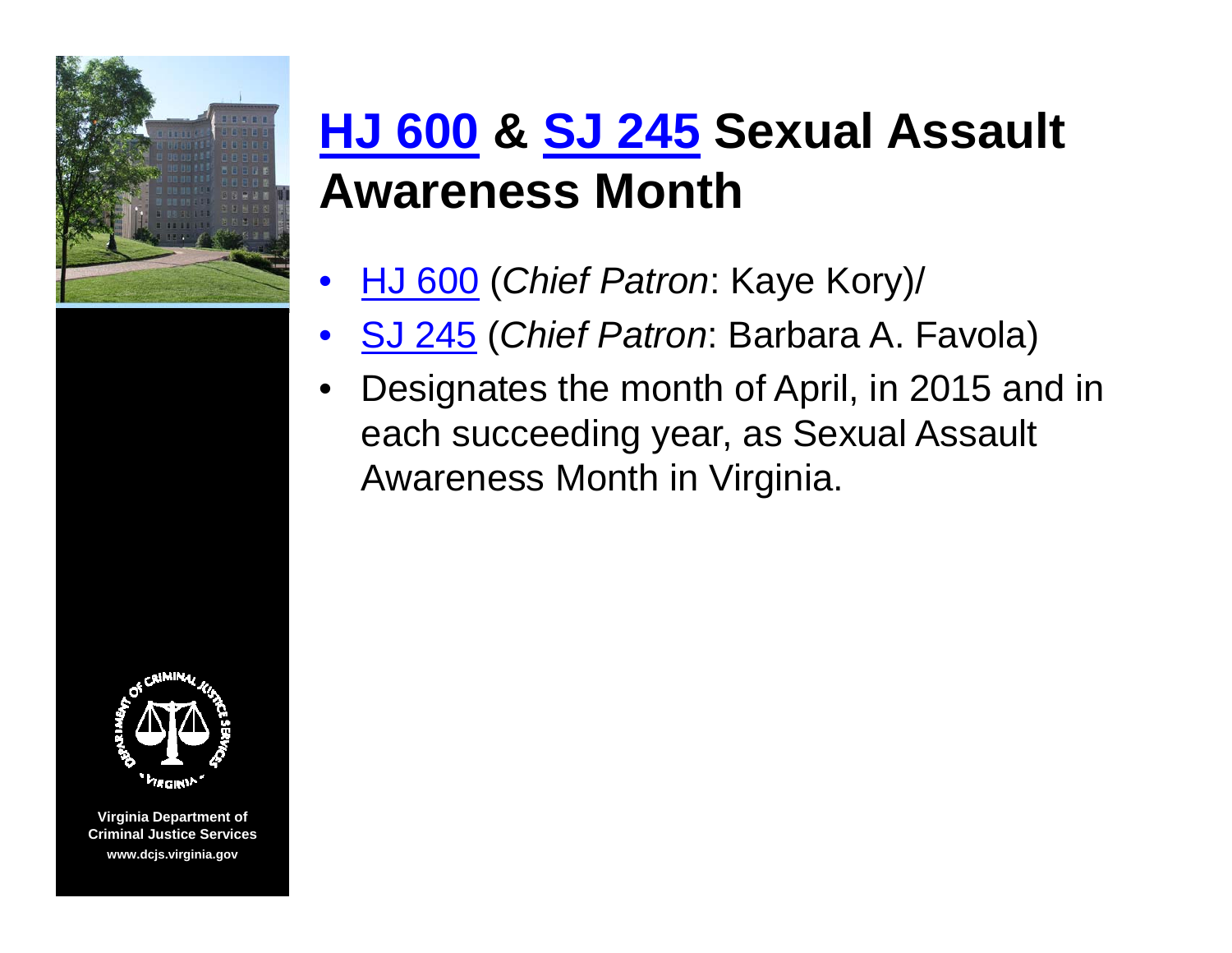



## **Selected Crime Victim Related Bills That Failed**

- HB 486 Human trafficking of children; reports and investigation.
- HB 716 Trafficking in persons; penalties.
- HB 1453 Stalking; penalty.
- HB 1343 Campus police departments; sexual assault reporting.
- HB 1418 Criminal injuries compensation; confidentiality.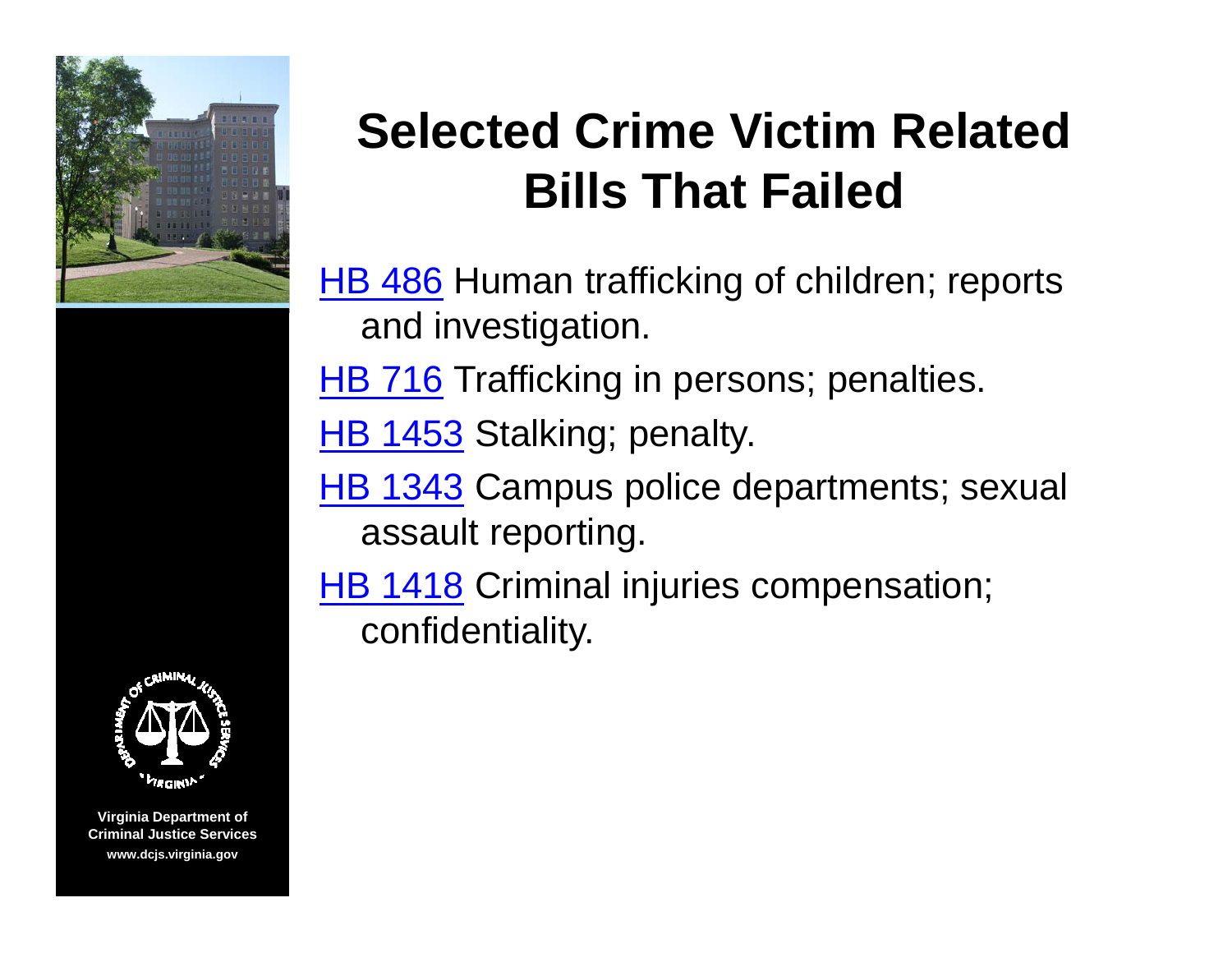



## **Selected Crime Victim Related Bills That Failed**

- HB 1442 Police and court records; fees for expungement from record.
- HB 1430 Unemployment compensation; benefit c harges.
- HB 1453 Stalking; penalty.
- HB 1505 Sexual offenses; prohibiting proximity to victims of the offense, penalty.
- HB 1508 Higher educational institutions; memorandum of understanding and policies. Companion **SB 981**.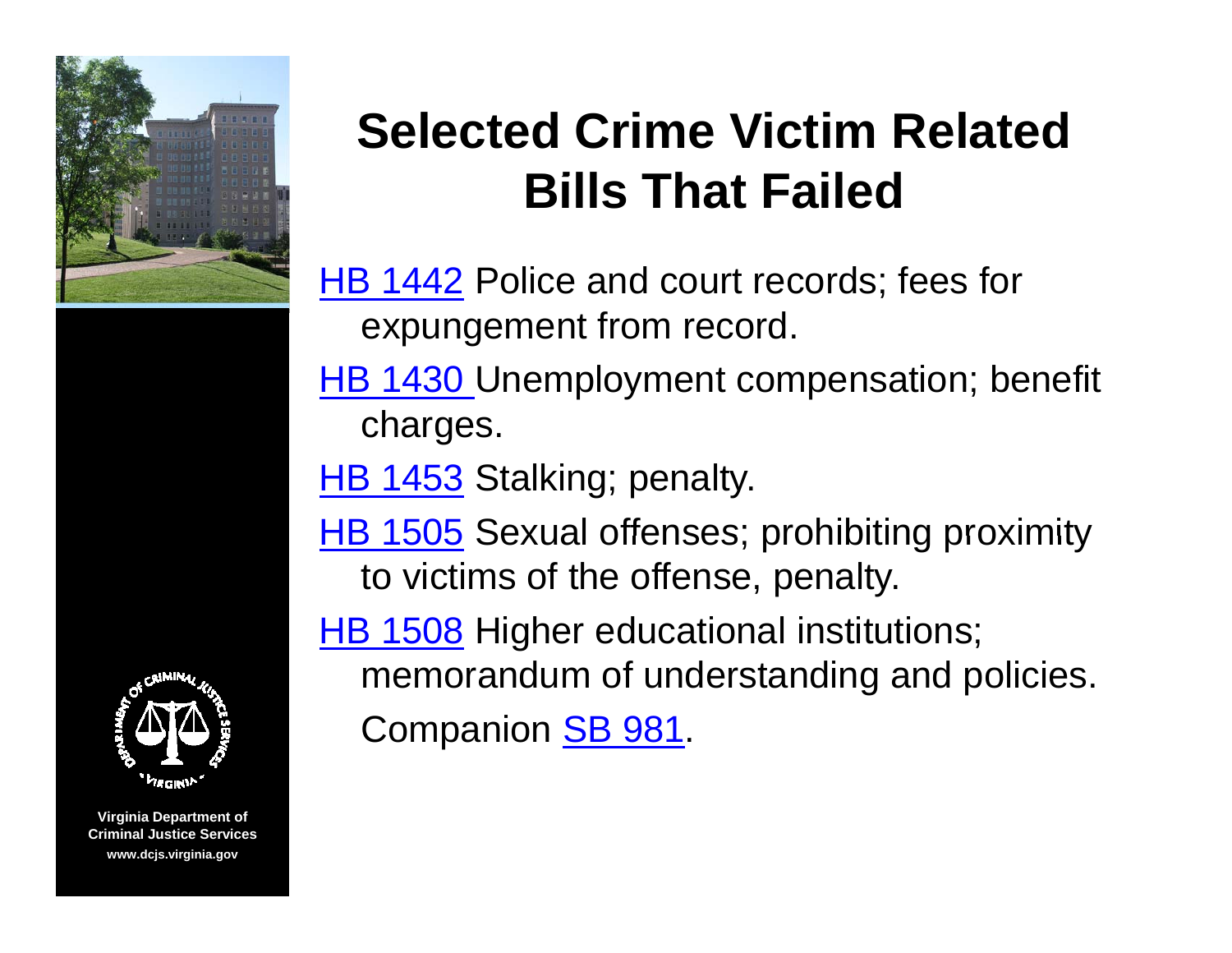



**Virginia Department of Criminal Justice Services**

## **Selected Crime Victim Related Bills That Failed**

<u>HB 1749</u> Expungement of protective orders. HB 1786 Higher education; reporting of sexual assault, penalty. Companion SB 734 HB 1884 Assault and battery; penalty when occurs against family or household member. HB 1902 Stalking; early termination of rental agreements, penalty. HB 1945 Domestic violence leave for

employees. Companion SB 990

**www.dcjs.virginia.gov** \*HB 1954 was incorporated by HB 2092 (see bills that passed).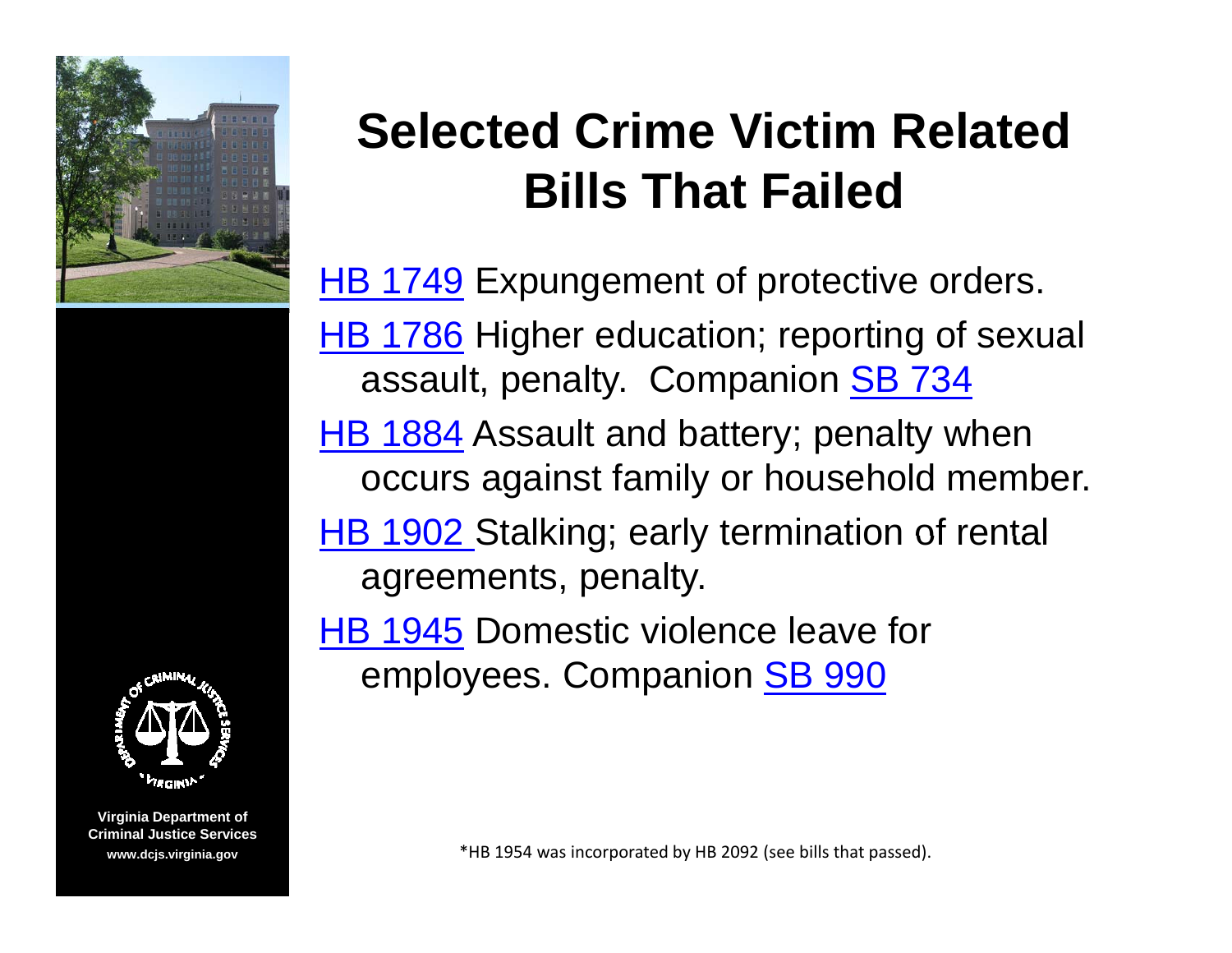



## **Selected Crime Victim Related Bills That Failed**

HB 2045 Protective orders; possession of firearms; penalty.

HB 2105 Spousal support; denial to spouse convicted of certain violations.

HB 2150 Domestic violence or sexual assault leave; duty of employers.

HB 2328 Protective orders; person must surrender any firearms, penalty.

HB 2388 Parole Board; person eligible for parole, deferred release.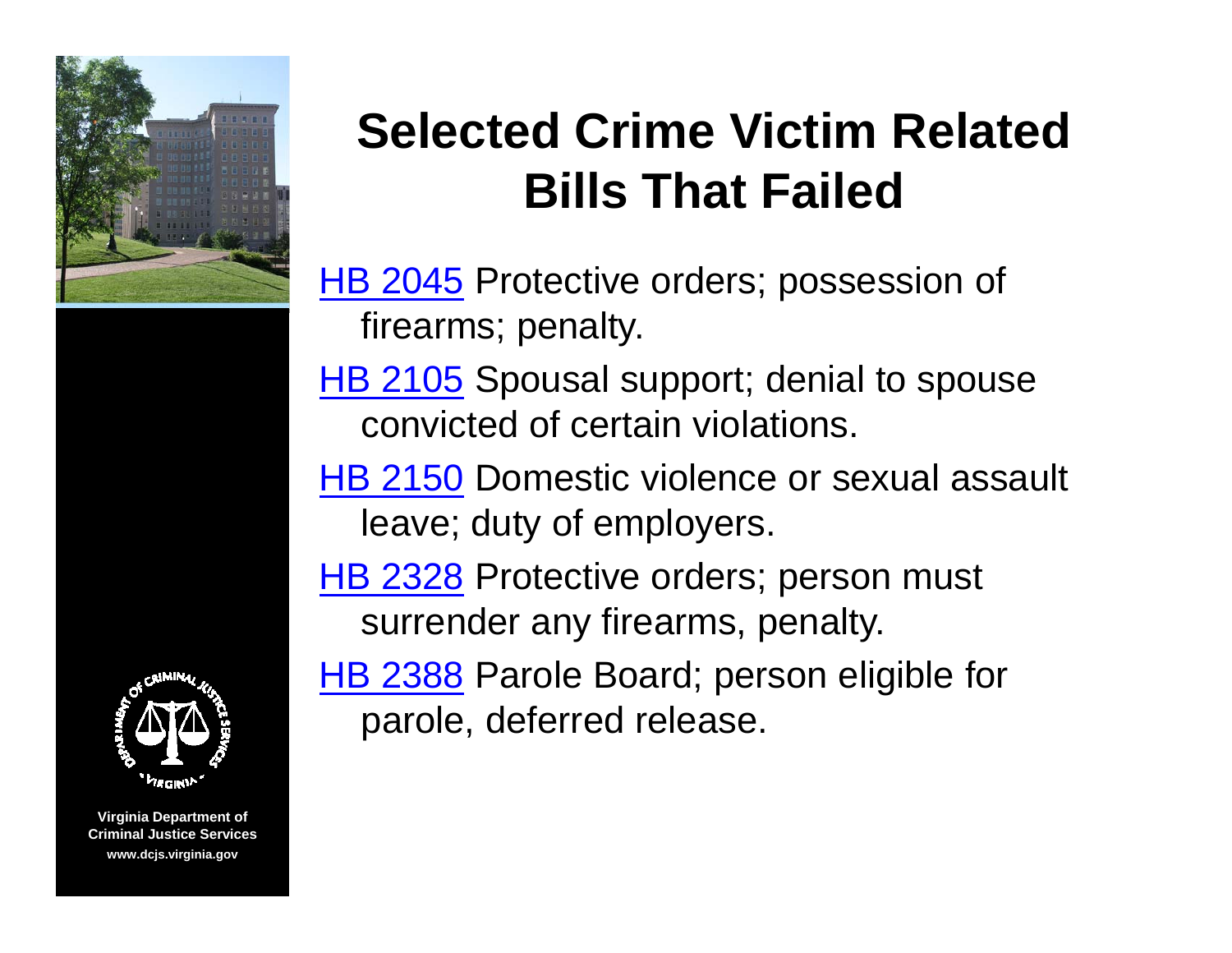



## **Selected Crime Victim Related Bills That Failed**

SB 255 Sexual crimes against minors; extend statute of limitations.

SB 275 Health insurance; victims of sexual assault, cost-sharing requirement for HIV medication.

<u>SB 384</u> Sexual offenders; certain persons prohibited proximity to children at public libraries, penalty.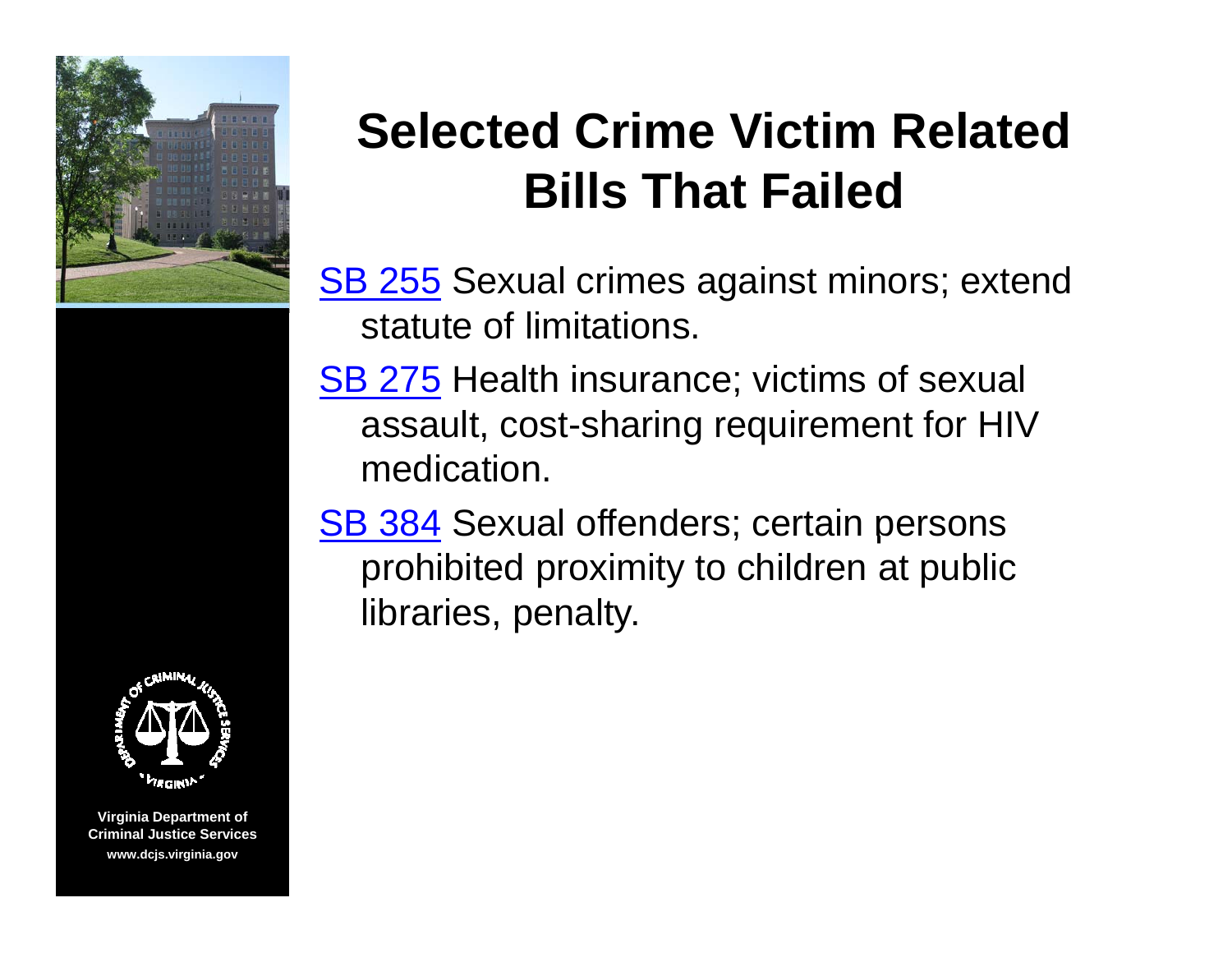



## **Selected Crime Victim Related Bills That Failed**

SB 710 Human trafficking; new felonies created, penalties.

SB 734 Higher education; reporting of sexual

assault, penalty. Companion HB 1786

SB 902 Minors; procedures for collection of physical evidence.

SB 909 Protective orders; person subject to an order is prohibited from possessing a firearm, penalty.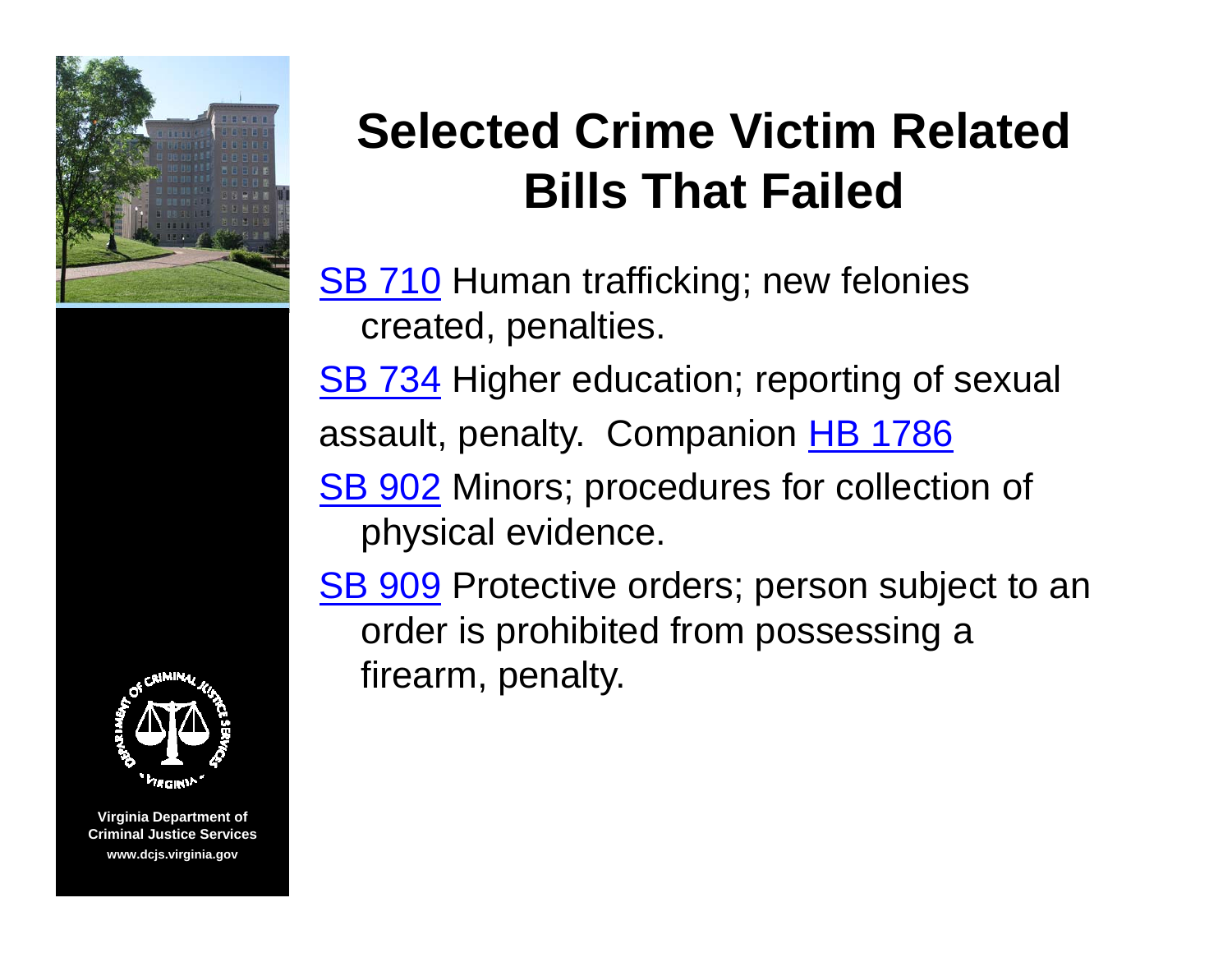



## **Selected Crime Victim Related Bills That Failed**

SB 943 Firearms; possession or transportation following convictions for certain misdemeanor crimes.

SB 981 Higher educational institutions; memorandum of understanding and policies. Companion HB 1508

SB 990 Domestic violence leave; employers to provide for employees. Companion HB 1945

<u>SB 1192</u> Higher educational institutions; sexual misconduct policies.

SB 1252 Hi gher educational institutions; reporting of sexual assault, penalty.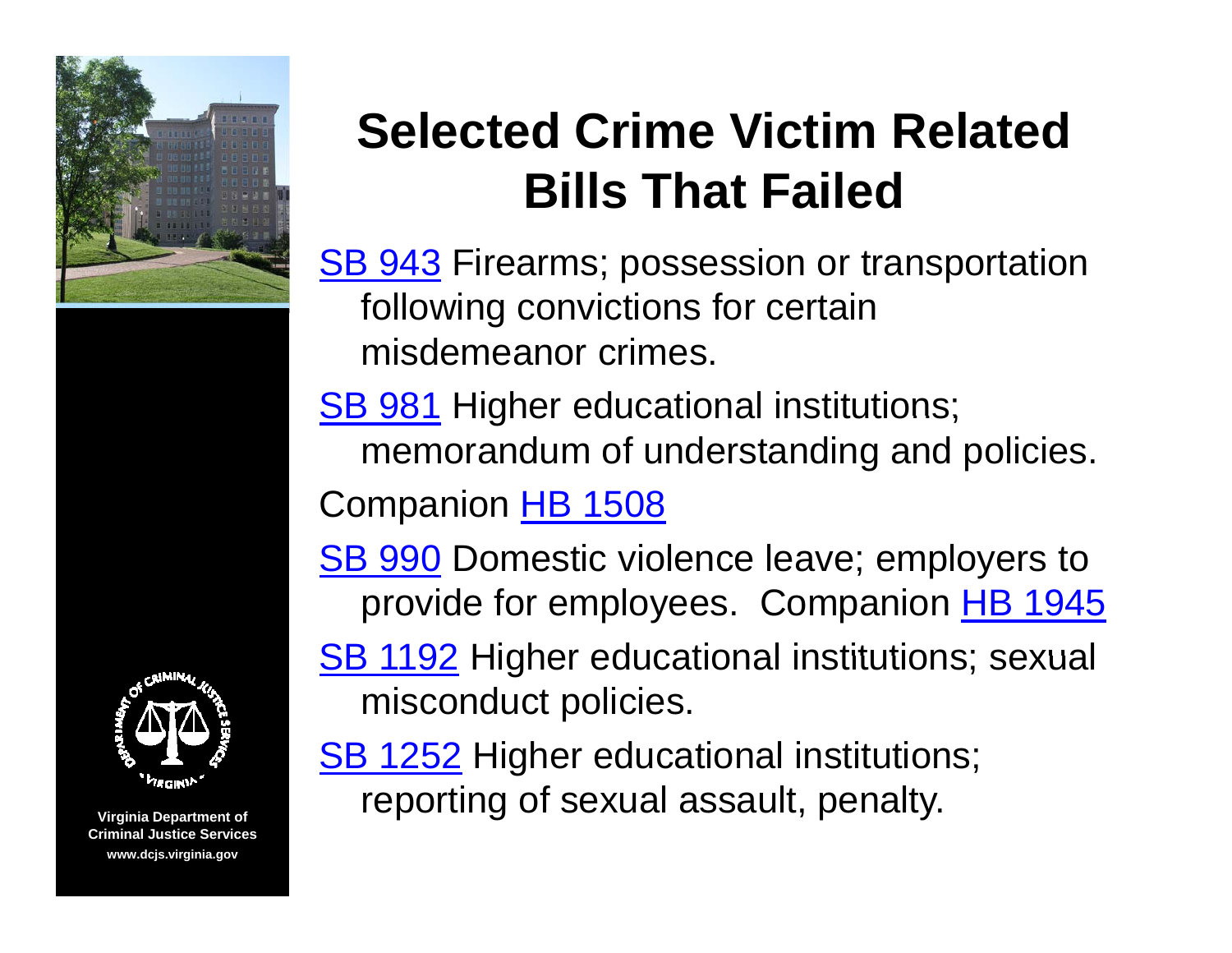



## **Selected Crime Victim Related Bills That Failed**

<u>SB 1253</u> Sexual crimes against minors; extends statute of limitations.

SB 1275 Higher educational institutions; reporting of sexual assault to DCJS.

SB 1297 Stalking; penalty.

<u>SB 1329</u> Higher educational institutions; memorandum of understanding and policies for sexual assaults.

SB 1379 Higher educational institutions; sexual misconduct policies.